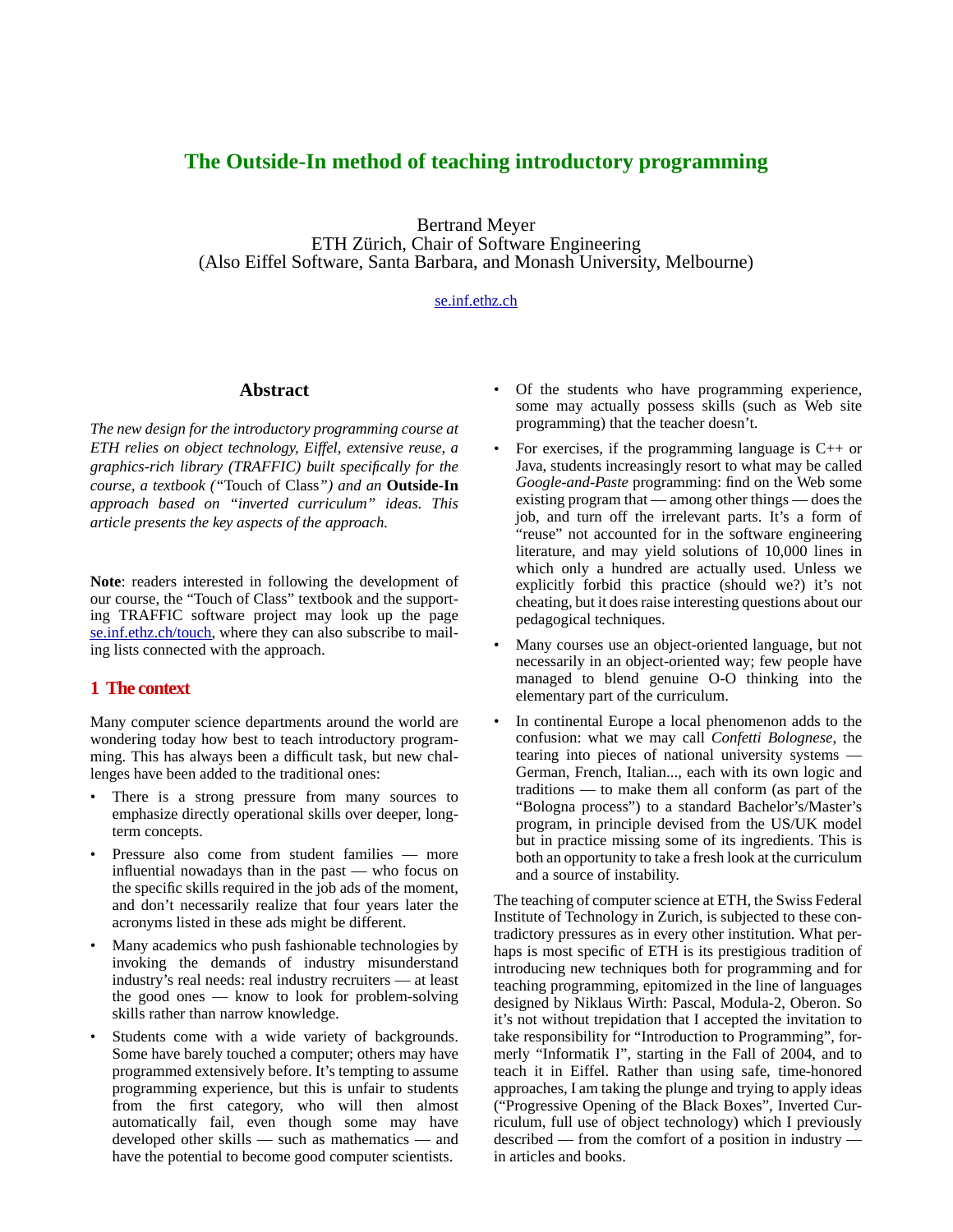One of the remarkable traditions of computer science at ETH is the rule that introductory courses must be taught by senior professors. This contrasts with the practice of some institutions which view the teaching of introductory programming as a chore best handed over to part-timers or junior faculty. The ETH approach recognizes that those who have accumulated the most experience in their discipline are the ones who should teach it to newcomers at the most elementary level. Being asked to teach such a course is a great honor, and this article explains what I am trying to do, with my group, to fulfill that duty.

### **2 Components**

The effort includes the following elements:

- The course itself: lecture schedule, overhead slides, exercises.
- A new textbook, "Touch of Class" [\[7\]](#page-6-0), available to the students in electronic form for the first session, with the expectation of publishing it as an actual book in 2004. The developing manuscript is available to other interested parties from the URL listed at the beginning of this article.
- An extensive body of supporting software, called TRAFFIC, also under development.

### **3 Outside-In: the Inverted Curriculum**

The order of topics in programming courses has traditionally been bottom-up: start with the building blocks of programs such as variables and assignment; continue with control and data structures; move on if time permits — which it often doesn't in an intro course — to principles of modular design and techniques for structuring large programs.

This approach gives the students a good practical understanding of the fabric of programs. But it may not always teach the system construction concepts that software engineers must master to be successful in professional development. Being able to produce programs is not sufficient any more today; many people who are not professional software developers can do this honorably. What distinguishes the genuine professional is a set of system skills for the development and maintenance of possibly large and complex programs, open for adaptation to new needs and for reuse of some of their components. Starting from the nuts and bolts, as in the traditional "CS1" curriculum, may not be the best way to teach these skills.

Rather than bottom-up — or top-down — the approach of the course is **Outside-In**. It relies on the assumption that the most effective way to learn software is to *use* good existing software, where "good" covers both the quality of the code — since so much learning happens through imitation of proven models — and, almost more importantly, the quality of its *interfaces*, in the sense of program interfaces (APIs).

From the outset we provide the student with powerful software: an entire set of sophisticated libraries — TRAFFIC — where the top layers have been produced specially for the course, and the basic layers on which they rely (data structures, graphics, GUI, time and date…) are existing libraries that have stood the test of extensive commercial usage for many years.

All this library code is available in source form, providing a repository of high-quality models to imitate; but in practice the only way to use them for one's own programs, especially at the beginning, is through interfaces, also known as *contract views*, which provide the essential information abstracted from the actual code. By relying on contract views, students are able right from the start to produce interesting applications, even if the part they write originally consists of just a few calls to library routines. As they progress, they learn to build more elaborate programs, and to understand the libraries from the inside: to "open up the black boxes". The hope is that at the end of the course they would be able, if needed, to produce such libraries by themselves.

This Outside-In strategy results in an "Inverted Curriculum" where the student starts as a *consumer* of reusable components and learns to become a *producer*. It does not ignore the teaching of standard low-level concepts and skills, since at the end we want students who can take care of everything a program requires, from the big picture to the lowest details. What differs is the order of concepts and particularly the emphasis on architectural skills, often neglected in the bottom-up curriculum.

The approach is intended to educate students so that they will master the key concepts of software engineering, in particular *abstraction*. In my career in industry I have repeatedly observed that the main quality that distinguishes good software developers is their ability to abstract: to separate the essential from the accessory, the durable from the temporary, the specification from the implementation. All introductory textbooks indeed preach abstraction, but it's doubtful how effective such exhortations can be when all the student knows of programming is the usual collection of small algorithmic examples. I can pontificate about abstraction as much as the next person, but the only way I know to convey the concepts effectively is by example; in particular, by showing to the student how he or she can produce impressive applications through the reuse of existing software made of tens of thousands of lines, resulting from maybe a hundred person-years of work, so that trying to understand it from the inside, by reading the source code, would take months of study. Yet the student can, in the first week of the course, produce impressive results by reusing that software through its abstract interfaces — the contract views.

Here abstraction is not just a nice idea that we ask our students to heed, another parental incitation to be good and do things right. It's the only way to survive when faced with an ambitious goal that you can't fulfill except by standing on someone else's shoulders.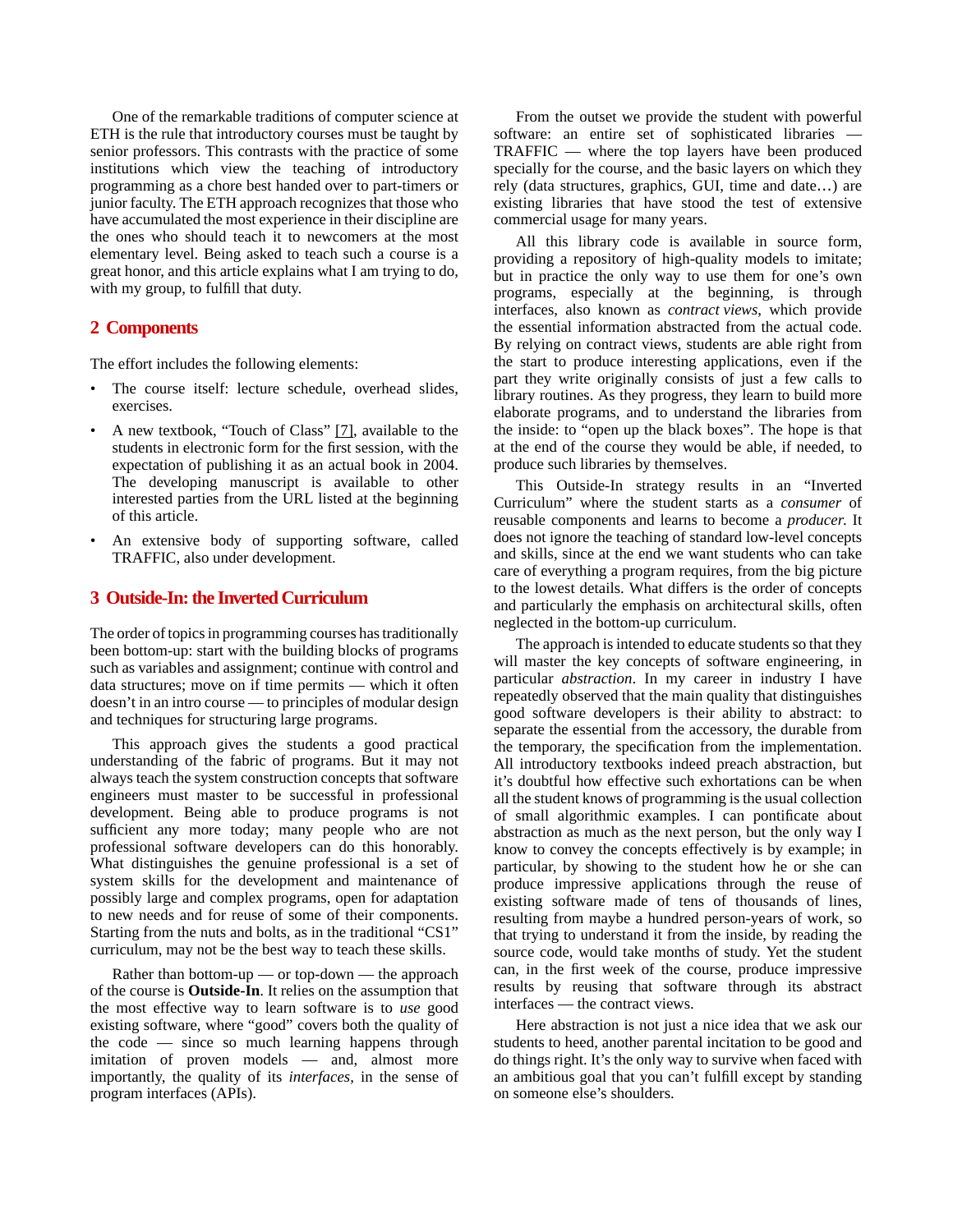The student who has gone early and often through this experience of building a powerful application through interface-based reuse of libraries does not need to be harangued much more about the benefits of abstraction and reuse. These concepts become a second nature. Teaching is better than preaching, and if something is better than teaching it must be the demonstration, carried out by the students themselves, of the principles at work, producing "Wow!" results.

### **4 The supporting software**

Central to the Outside-In approach of our course is the accompanying TRAFFIC software, available in source form on the book's CD and also on the Web. The choice of application area for the library required some care; the problem domain had to:

- Be immediately familiar to any student, so that we could spend our time studying software issues and solutions, not understanding the context.
- Provide a large stock of interesting algorithms and data structure examples, applications of fundamental computer science concepts, and new exercises that each instructor can devise beyond those in the *Touch of Class* textbook.
- Call for graphics and multimedia development as well as advanced Graphical User Interfaces — a requirement that is particularly important to capture the attention of a student generation which has grown up with video games and sophisticated GUIs.
- Unlike many video games, not involve violence and aggression, which would be inappropriate in a university setting (and also would not help correct the gender imbalance which plagues our field).

The application area that we retained meets these criteria. It's the general concept of *transportation in a city*: modeling, planning, simulation, display, statistics. The supporting TRAFFIC software is a library, providing reusable components from which students and instructors can build applications. Although still modest, the library has the basic elements of a Geographical Information System, and the supporting graphical display mechanisms.

Our example city is Paris, with its sights and transportation networks:



Since the city's description comes from XML files, it is possible to retarget the example to another city.

The very first application that the student produces displays a map, highlights the Paris Metro network on the map, retrieves a predefined route, and shows a visitor traveling that route through video-game-style graphical animation. The code is:

| class PREVIEW inherit |                                     |
|-----------------------|-------------------------------------|
| <b>TOURISM</b>        |                                     |
| <b>feature</b>        |                                     |
| <i>explore</i> is     |                                     |
|                       | -- Show city info and route.        |
| do                    |                                     |
|                       | Paris • display                     |
|                       | Louvre • spotlight                  |
|                       | Metro • highlight                   |
|                       | Route <i>L</i> <sub>o</sub> animate |
| end                   |                                     |

### **end**

The algorithm is four lines of code, and yet the effect is quite stunning, since these lines call powerful TRAFFIC mechanisms. In this example as in all subsequent ones, we remove any impression of "magic", since we can explain everything, at an appropriate level of abstraction. We avoid ever having to say "just code this the way you're told, it will work, you'll understand later". Such an approach is unsound pedagogically and does not create confidence in the subject. In this example, even the **inherit** clause can be explained in a simple fashion: we don't go into the theory of inheritance, of course, but simply tell the student that class *TOURISM* is a helper class introducing pre-defined objects such as *Paris*, *Louvre*, *Metro* and *Route1*, and that a new class can "inherit" from such an existing class to gain access to its features. They're also told that they don't need to look up the details of class *TOURISM*, but may do so if they feel the engineer's urge to know "how things work".

So the way we enable our students to approach the topics progressively is always to abstract and never to lie, even if it would be a pedagogical lie.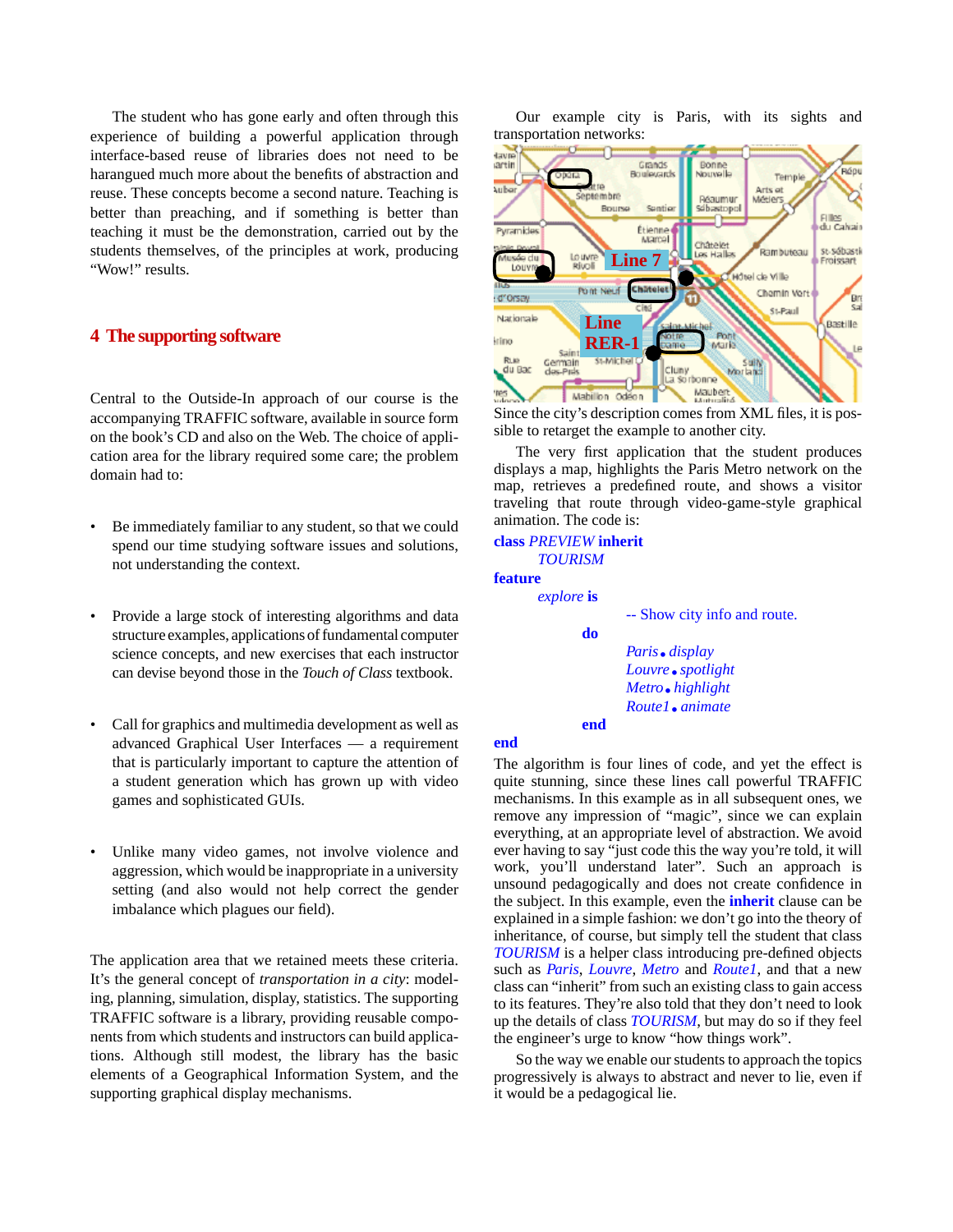## **5 Object technology and model-driven architecture**

Using an object-oriented language for introductory programming is not a new idea. But it's sometimes done halfheartedly, with the implicit view that students must be taken through the same set of steps that their teachers had to climb in their time. This approach continues the traditional bottom-up order of concept introduction, reaching classes and objects only as a reward to the students for having patiently climbed the *Gradus ad Parnassum* of classical programming constructs. There's no good reason for being so coy about O-O. After all, part of the pitch for the method is that it lets us build software systems as clear and natural *models* of the concepts and objects with which they deal. If it's so good, it should be good for everyone, beginners included. Or to borrow a slogan from the waiters' T-shirts at Anna's Bakery in Santa Barbara, whose coffee fueled some of the reflections behind this course: *Life is uncertain — Eat dessert first!*

Classes and objects appear indeed at the very outset, and serve as the basis for the entire course. I have found that beginners adopt object technology enthusiastically provided the concepts are introduced, without any reservations or excuses, as the normal, modern way to program.

One of the principal consequences of the central role of object technology is that the notion of *model* guides the student throughout. The emergence of "model-driven architecture" reflects the growing recognition of an idea central to object technology: that successful software development relies on the construction of models of physical and conceptual systems. Classes, objects, inheritance and the associated techniques provide an excellent basis to teach effective modeling techniques.

Object technology is not exclusive of the traditional approach. Rather, it subsumes it, much in the same way that relativity includes classical mechanics as a special case: an O-O program is made of classes, and its execution operates on objects, but the classes contain routines, and the objects contain fields on which programs may operate as they would do with traditional variables. So both the *static* architecture of programs and the *dynamic* structure of computations cover the traditional concepts. We definitely want the students to master the traditional concepts and techniques: algorithmic reasoning, variables and assignment, control structures, procedures, recursion…

## **6 Eiffel and Design by Contract**

The approach relies on Eiffel and the EiffelStudio environment which students can download for free from <www.eiffel.com>. (Universities can also limit themselves to the free version, or they may get an academic license for extended functionality.) This choice directly supports the pedagogical concepts of the course:

- The Eiffel language is uncompromisingly objectoriented throughout.
- As many people have remarked, Eiffel provides an excellent basis to learn other programming languages, such as  $C#$ , Java, Smalltalk or  $C++$ . A software engineer must be multi-lingual, and in fact able to learn new languages regularly; but the first language you learn is critical since it can open or close your mind forever. Eiffel provides a general framework that is an excellent preparation for learning new paradigms later in the student's career.
- Eiffel is very easy to learn. In some other languages, before you can produce any result, you must include some magic formula which you don't understand, such as the famous *public static void main* (*string* [] *args*). This is not the case in Eiffel. The concepts can be introduced progressively, without interference between basic constructs and those not yet studied.
- The EiffelStudio development environment uses a modern, intuitive GUI, with advanced facilities including sophisticated browsing, editing, debugging, automatic documentation (HTML or otherwise), even metrics. It produces architectural diagrams automatically from the code and, the other way around, lets a user draw diagrams from which the environment will produce the code, with round-trip capabilities.
- EiffelStudio is available on many platforms including Windows and Linux.
- The environment includes a set of carefully written libraries, which support the reuse concepts of our approach, and serve as the basis of the TRAFFIC library. The most directly relevant are *EiffelBase*, which by implementing the fundamental structures of computer science directly supports the study of algorithms and data structures in part III of the textbook, *EiffelTime* for date and time, and *EiffelVision*, an advanced portable graphical library serving as the basis for the graphical parts of TRAFFIC.
- Unlike tools designed for education only, Eiffel is used commercially for large mission-critical applications handling billions of dollars of investment, managing health care, performing large civil and military simulations, and others spanning a broad range of areas. This is in my opinion essential to effective teaching of programming; a tool that is really good should be good for the professionals as well as for the novices.
- Eiffel is not just a programming language but a *method* whose primary aim — beyond expressing algorithms for the computer — is to support *thinking* about problems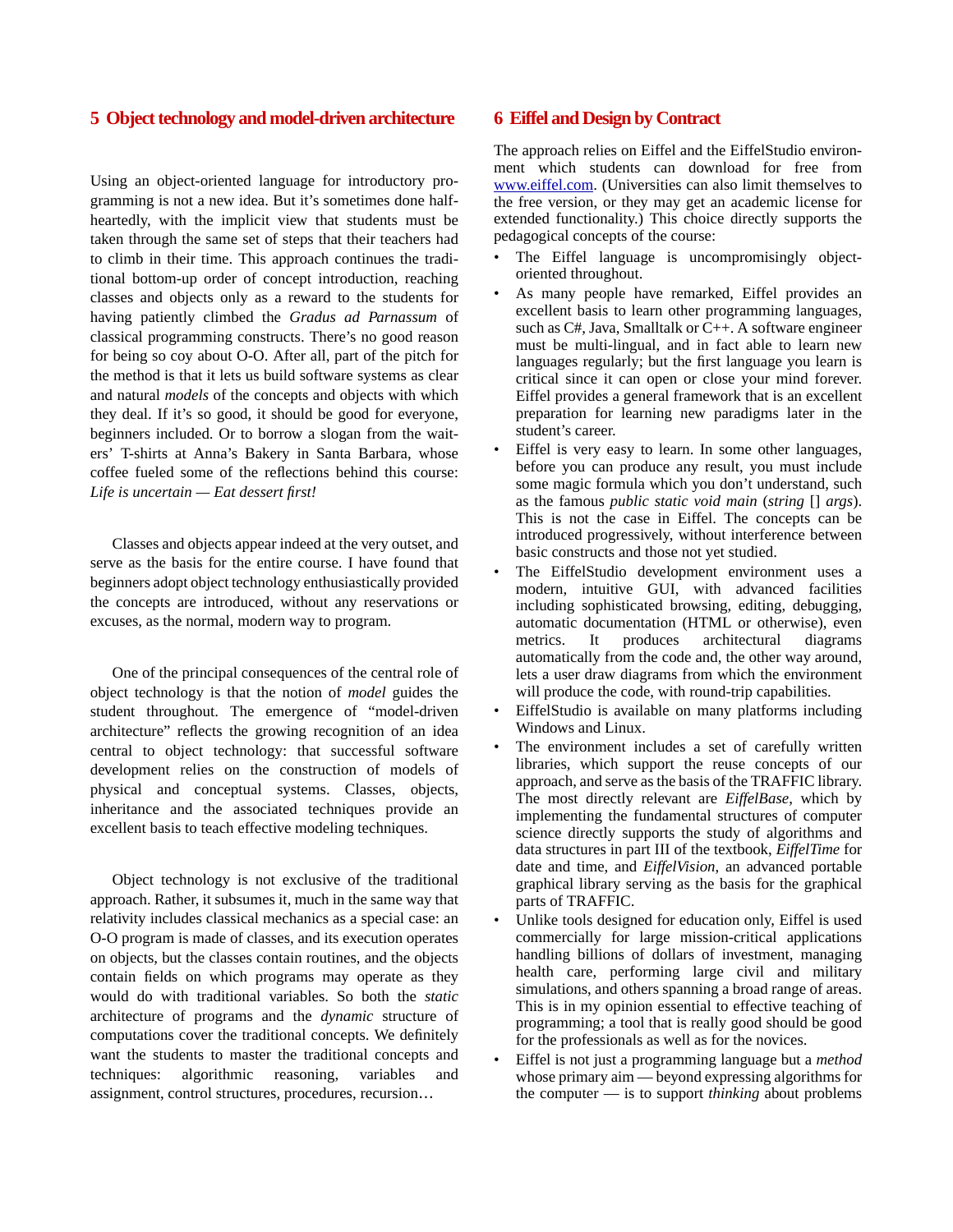and their solutions. It enables us to teach a **seamless approach** that extends across the software lifecycle, from analysis and design to implementation and maintenance. This concept of seamless development, supported by the two-way diagram tool of EiffelStudio, is in line with the key modeling benefits of object technology, and at the heart of the Eiffel approach.

To support these goals, Eiffel directly implements the concepts of **Design by Contract**™, which were developed in connection with Eiffel and are closely tied to both the method and the language. By equipping classes with preconditions, postconditions and class invariants, we let students use a much more systematic approach than is currently the norm, and prepare them to become successful professional developers able to deliver bug-free systems.

Along with these semantic concepts we shouldn't underestimate the role of *syntax*, both for experienced programmers and for beginners. Eiffel's syntax illustrated by the above short example of the course's first program, to be compared to equivalents in other languages — seeks to facilitate learning, enhance program readability, and fight mistakes:

- The language avoids cryptic symbols.
- Every reserved word is a simple and unabbreviated English word (*INTEGER*, not *int*).
- The equal sign  $=$ , rather than doing violence to hundreds of years of mathematical tradition, means the same thing as in math. (How many students, starting with languages where = denotes assignment, have wondered what value *a* must have for  $a = a + 1$  to make sense, and as noted by Wirth [\[9\]](#page-6-1) why  $a = b$  doesn't mean the same as  $b = a$ ?)
- In many languages, program texts are littered with semicolons separating declarations and instructions. Most of the time there is no reason for these pockmarks; even when not consciously noticed, they affect readability. Being required in some places and illegal in others, for reasons not always clear to beginners, they are also a source of small but annoying errors. Eiffel's syntax has been designed so that the semicolon, as instruction separator, is optional, regardless of program layout. With the standard layout style of writing separate instructions and declarations on separate lines, this leads to a neat program appearance.

Encouraging such cleanliness in program texts must be part of the teacher's pedagogical goals. Eiffel includes precise style rules, explained along the way in *Touch of Class* to show students that good programming requires attention to both the high-level concepts of architecture and the lowlevel details of syntax and style: quality in the large and quality in the small.

More generally, a good teaching language should be unobtrusive, enabling students to devote their efforts to learning the concepts (and professional programmers to applying the concepts). This is one of the goals of using Eiffel for teaching: that students, ideally, shouldn't even have to *know* what language they are using.

### **7 How formal?**

One of the benefits of the Design by Contract approach is to expose the students to a gentle dose of "formal" (mathematically-based) methods of software development.

The software world needs — among other advances more use of formal methods. Any serious software curriculum should devote at least one course entirely to mathematics-based software development, for example in the second year, based on a mathematical specification language such as B, Z or HOL. In addition — although not as a substitute for such a course — the ideas should influence the entire software curriculum. This is particularly important at the introductory level. It is probably unrealistic, today at least, to subject beginners to a fully formal approach; this might turn off some of them who might otherwise become good computer scientists, and would miss the need to start mastering the concrete, practical skills of programming.

The challenge is not only to include an introduction to formal reasoning along with those practical skills, but to present the two aspects as complementary, closely related, and both indispensable. The techniques of Design by Contract, tightly woven into the fabric of object-oriented program structures, permit this.

Teaching Design by Contract awakens students to the idea of mathematics-based software development. Almost from the first examples of interface specifications, routines possess preconditions and postconditions, and classes possess invariants. These concepts are introduced in the proper context, treated — as they should, although many programmers still fear them, and most programming languages offer no support for contracts — as the normal, obvious way to reason about programs. Without intimidating students with a heavy-duty formal approach, we prepare the way for the introduction of formal methods, which they will fully appreciate when they have acquired more experience with programming.

Writing up the material has confirmed that reliance on mathematics actually helps following a practical, concrete, hands-on approach. For example we introduce loops as an *approximation* mechanism, to compute a solution on successively larger subsets of the data; then the notion of *loop invariant* comes naturally, as a key property of any kind of loop, expressing how big the approximation is at every stage. We hope that such techniques will help educate students for whom correctness concerns are a natural, everpresent component of the software construction process.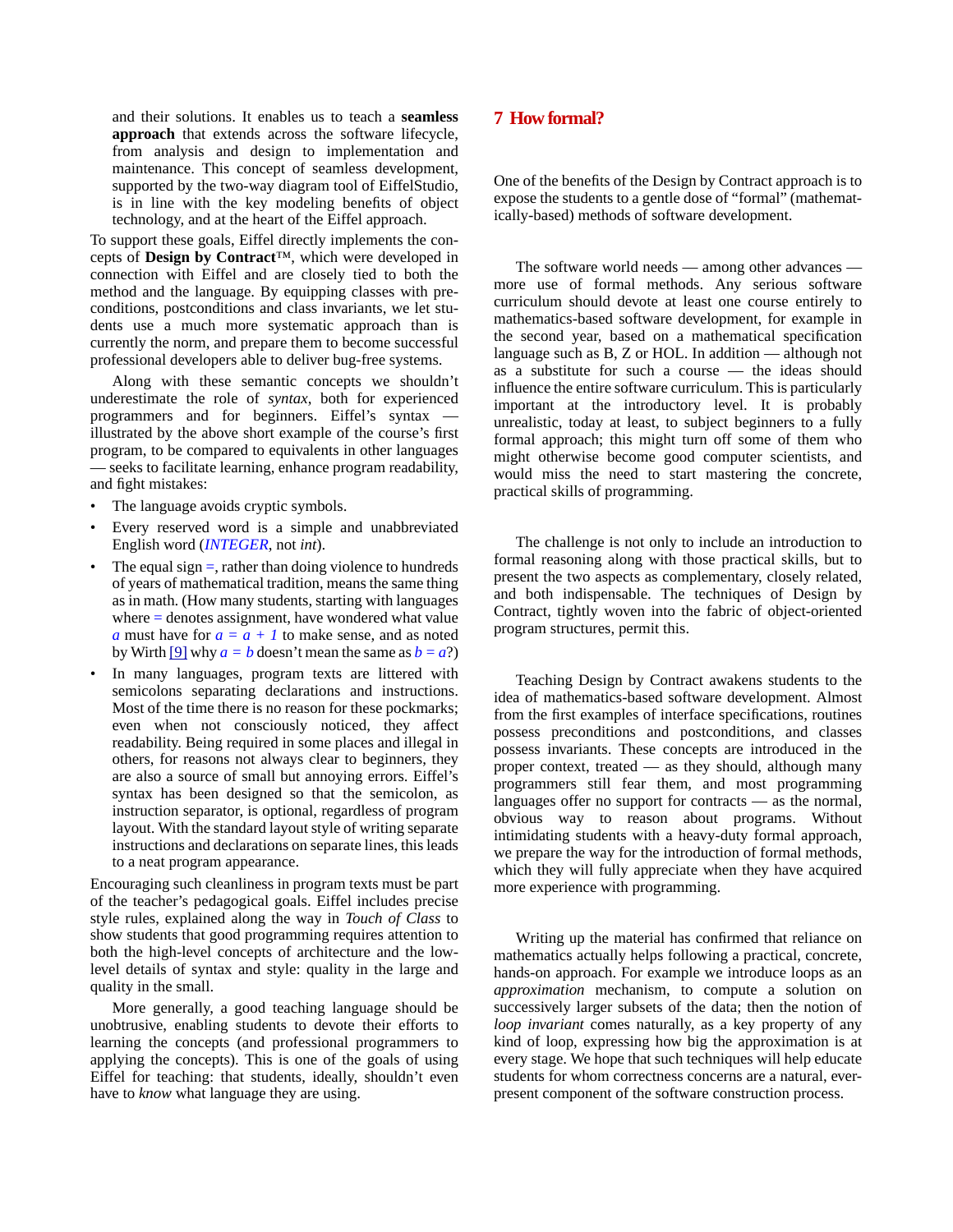### **8 From programming to software engineering**

Programming is at the heart of software engineering, but is not all of it. Software engineering concerns itself with the production of systems that may be large, require long-running development, undergo many changes, meet strong constraints of quality, timeliness and cost. Although the corresponding techniques are usually not taught to beginners, it's important in our view to provide at least a first introduction. Topics include debugging and testing (even with the best of modern programming methodology, this will account for a good deal of the time spent on the job, so it would be paradoxical not to teach the corresponding skills), quality in general, lifecycle models, requirements analysis (the programmers we are educating shouldn't just be techies focused on the machinery but should also be able to talk to users and understand their needs), GUI design.

#### **9 Topics covered**

The *Touch of Class*textbook, in its final form, is divided into five parts, which a course may not be able to cover entirely.

Part I introduces the basics. It defines the building blocks of programs, from objects and classes to interfaces, control structures and assignment. It puts a particular emphasis on the notion of contract, teaching students to rely on abstract yet precise descriptions of the modules they use and, as a consequence, to apply the same care to defining the interface of the modules they will produce. A chapter on "Just Enough Logic" introduces the key elements of propositional calculus and predicate calculus, both essential for the rest of the discussion. Back to programming, subsequent chapters deal with object creation and the object structure; they emphasize the modeling power of objects and the need for our object models to reflect the structure of the external systems being modeled. Assignment is introduced, together with references, only after program structuring concepts.

Part II, entitled "How things work", presents the internal perspective: basics of computer organization, programming languages, programming tools. It is an essential part of the abstraction-focused approach to make sure that students also master the *concrete* aspects of hardware and software, which define the context of system development. Programmers who focus on the low-level, machineoriented, fine-control details are sometimes derided as "hackers" in the older sense (not the more recent one of computer vandal). There's nothing wrong with that form of hacking when it's the natural hands-on, details-oriented complement to the higher-level concepts of software architecture. Students must understand the constraints that computer technology puts on our imagination, especially orders of magnitude: how fast we can transmit data, how many objects we can store in primary and secondary memories, the ratio of access times for these two kinds.

Part III examines the fundamental "Algorithms and data structures" of computer science, from arrays and trees to sorting and some advanced examples. Here too the approach is object-oriented and library-based.

Part IV considers some more specialized object-oriented techniques such as inheritance, deferred features and constrained genericity, event-driven design, and a taste of concurrency.

Part V adds the final dimension, beyond mere programming, by introducing concepts of software engineering for large, long-term projects, with chapters on such topics as project management, requirements engineering and quality assurance.

Appendices provide an introduction to various programming languages of which the students should have a general understanding:  $C#$ , Java,  $C$  — described in some more detail since it's an important tool for accessing lowlevel details of the operating system and the hardware and C++, a bridge between the C and O-O worlds.

### **10 Comparing with other approaches**

Introductory programming education is a widely discussed issue and many techniques have been tried.

Today's commonly used textbooks tend to emphasize a particular programming language, often Java or C++. This has the advantage of practicality, and of easily produced exercises (sometimes subject to the Google-and-Paste attack cited above), but gives too much weight to the study of the chosen language, at the expense of fundamental conceptual skills. Eiffel as a language avoids making a fuss of itself; its aim, as noted, is to be unobtrusive, serving as a mere mode of expression for concepts of software architecture and implementation. That's what we teach, not the specifics of any language.

The justly famous MIT course based on Scheme [\[1\]](#page-6-2) is strong on teaching the logical reasoning skills essential to a programmer. We definitely intend to retain this benefit, as well as the relationship to mathematics (especially in our case through Design by Contract), but feel that object technology provides students with a more concrete grasp of the issues of system construction. Not only is an O-O approach in line with the practices of the modern software industry, which has shown little interest in functional programming; more importantly for our pedagogical goals, it emphasizes **system building** skills and software architecture, which should be at the center of computer science education.

One may also argue that the operational, imperative aspects of software development, downplayed by functional programming, are not just an implementation nuisance but a fundamental component of the discipline of programming, without which many of its intellectual challenges disappear. If so, we are not particularly helping students by protecting them from this component at the beginning of their education, presumably leaving them to their own resources when they encounter it later.